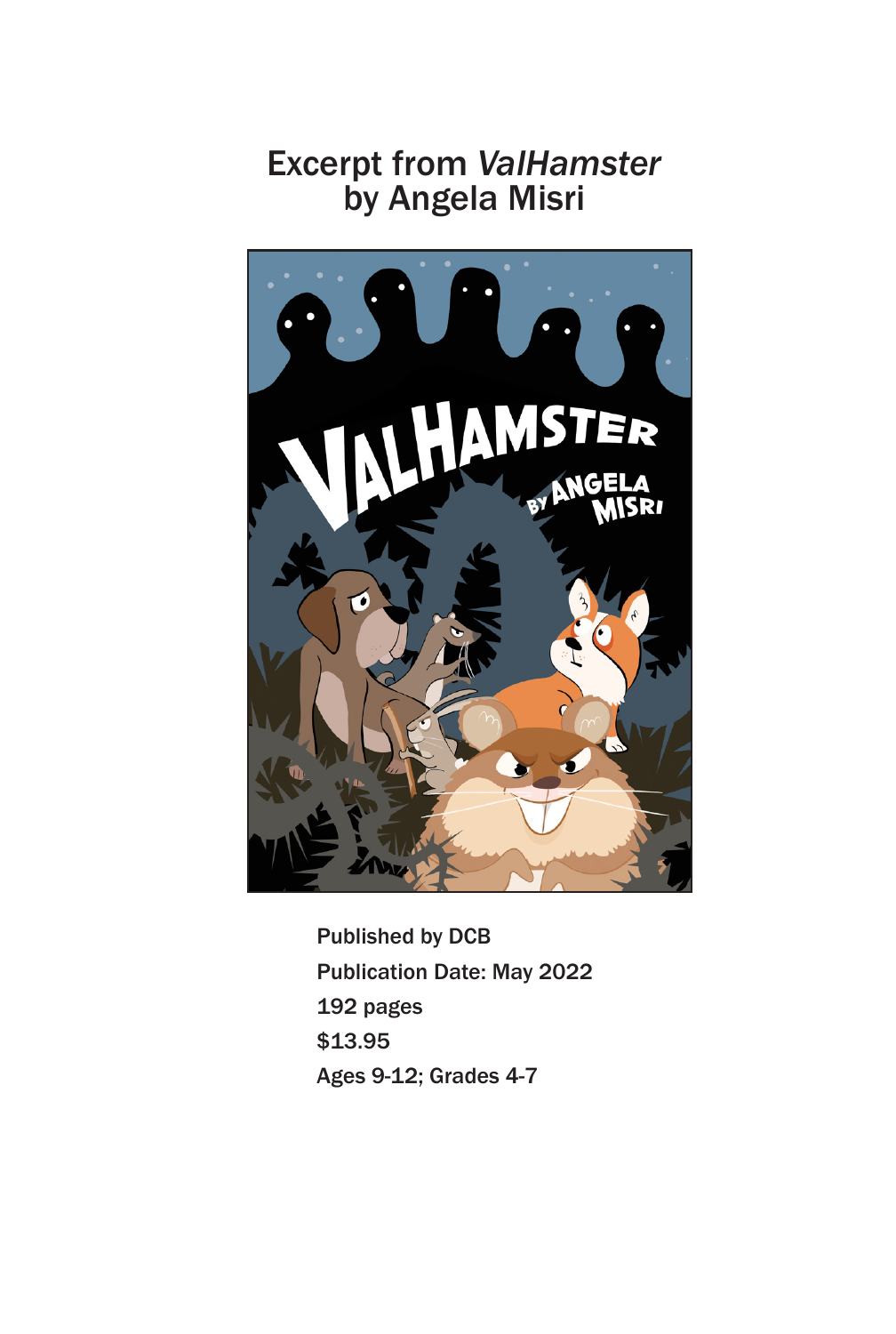# CHAPTER ONE

I dream of a glorious death.

At least, that's what I've been told heroes should dream of.

I am a warrior, and every day could be my last.

The zombies who rule this world may think they have won the battle, but I have killed more of them than I can count. More than any other mammal here. Certainly more than any hamster before me. And I'm not done yet.

I wish I had a cape.

"Emmy!"

I ignore Diana, the dog with no tail. She's beautiful with her bright orange coat and fox-shaped face, but she's a dog. And dogs can only mean heartbreak.

"Emmy, didn't you hear me calling you?" she asks, bounding up the stairs on her squat legs to where I sit, watching over the battlements of our camp.

"Busy," I say, not even turning to look at her.

"Pickles has called a full meeting," she says, panting slightly at the exertion. See, this is why dogs are trouble. This corgi is so out of shape, she's practically a sausage-shaped zombie snack.

"I'll come," I say, "alone."

I don't have to look at her to know my words hurt. After all, I've lived with dogs since leaving the pet store as a pup two years ago. I know dogs have two moods — crazy happy and wretchedly sad. There is no in between. I stare straight ahead, concentrating on the zombie couple slouching their way through the trees just a few meters away. You could mistake them for a pair of lovebirds the way they move in unison. But as they get closer, you notice the greyness of their skin. The bones that poke through their ragged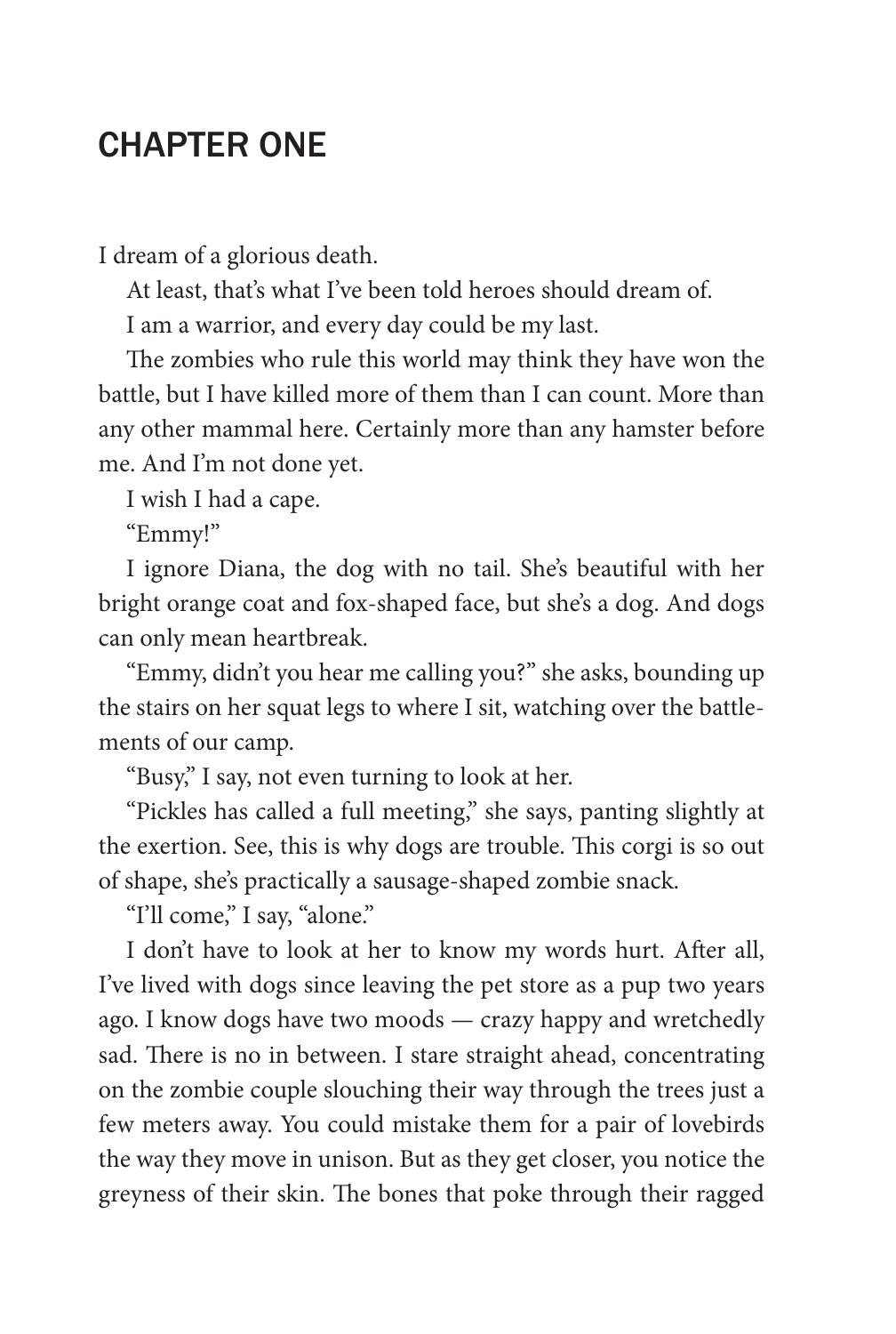clothing. And the way they keep chomping at the air as if eating a footlong sandwich.

The humans did something right when they built the fences around this compound. I sit ten feet off the ground, above the zombies, safe from their grasping hands and gnashing teeth. And they are safe from me. For now.

"Oh, okay," Diana says, walking away, taking the stairs one at a time back down. If she had a tail, it would be between her legs. But since she's a former show dog of the corgi breed, her human pet removed her tail when she was just a pup. Supposedly that makes corgis cuter. Humans can be cruel even when they're not undead.

I wait until I can no longer hear her slow, sad movements, counting to seven, and then to seven again. Yes, it's as high as I can count. I start humming my theme music under my breath. A war ballad set to a drumbeat that strikes fear into the hearts of my enemies.

I take the steps down two at a time, because I'm just a hamster and I shouldn't be able to, but I can. I'm flying down them with a speed horses would be jealous of — if horses were smart enough to live through this zombie apocalypse, which, based on my experience, they aren't. I think it has something to do with their eyes being on the sides of their faces rather than facing the front. It's a common issue with prey animals that I do not have because I refuse to be a prey animal. I am a warrior. Lacking a cape.

I tear across the compound and zip up the ramp that leads to The Menagerie, our private enclosure, built by the humans we protect. I do a complete circuit of the roof, sniffing the air and cataloguing the locations of each and every zombie out there. I can't see them all because the sun is going down, but I can hear them, and I can sense them. I glare into the darkness, projecting all my wrath at them as hard as I can. If my eyes were weapons they'd be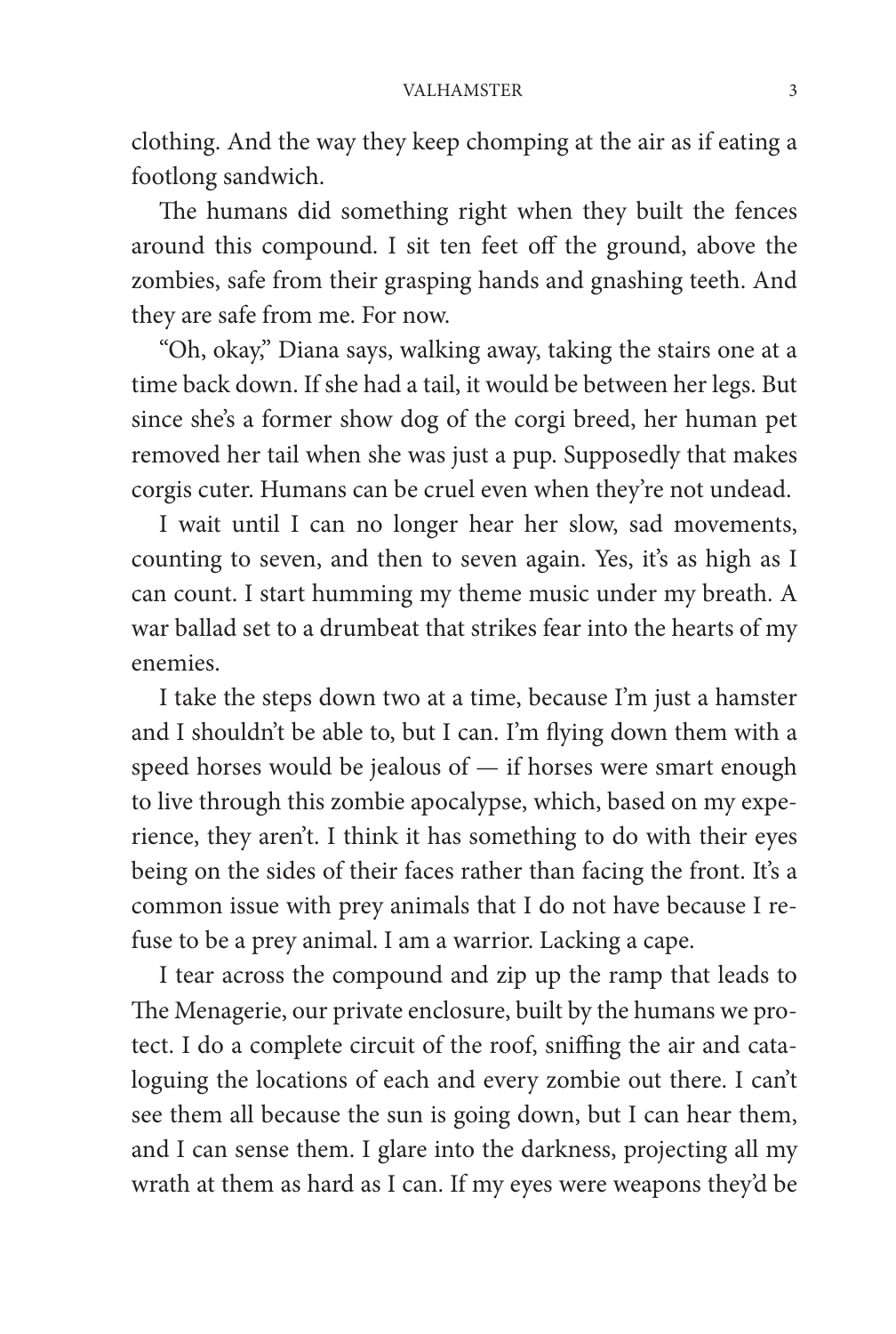thunderbolts. Thunderbolts with whirling scimitars.

Once I feel like they've been sufficiently intimidated by my scowls, I skim down through Pal's owl perch to land on the floor of The Menagerie beside Ginger.

"Ack!" the orange cat yelps, nearly jumping out of his whitesocked paws. "Where did you come from?"

"Up," I answer nonchalantly, as if I totally didn't mean to scare the fur off him. Warriors don't worry about feelings like surprise or worry. We like to keep everyone on their toes. Speaking of toes, Trip has every toe he owns extended toward the hot stones in the center of our shared space. He just returned from a visit to his gaze of raccoons — two hundred mammals who live about three kilometers from this location, at a river that features a new beaver dam.

"Icy paws, it's cold out there," the raccoon says by way of explanation, seeing me looking at his toes, "but most of the gaze are out of their hibernation cycle."

I nod, secretly wondering how we will protect two hundred raccoons who live so far outside this compound, but not voicing it. I find that silence usually invites explanation from the more talkative members of this group. I prefer the simmering anger of a long, drawn-out war to the quiet worries of the day. Also, words stress me out. Especially words coming out of my mouth. Words are not action, and without action, emotions seem to bubble to the surface. Better to act than to speak. It's why I speak so little. I'd rather be fighting.

I cast my eyes around to where Hannah, our Abyssinian feline, is hovering at the door that leads from The Menagerie to the human quarters. Her long ears are pointed at the door, waiting for her mate, Pickles, a calico cat with freckles and a terrible name. Pickles is the supposed leader of this group — she brought us all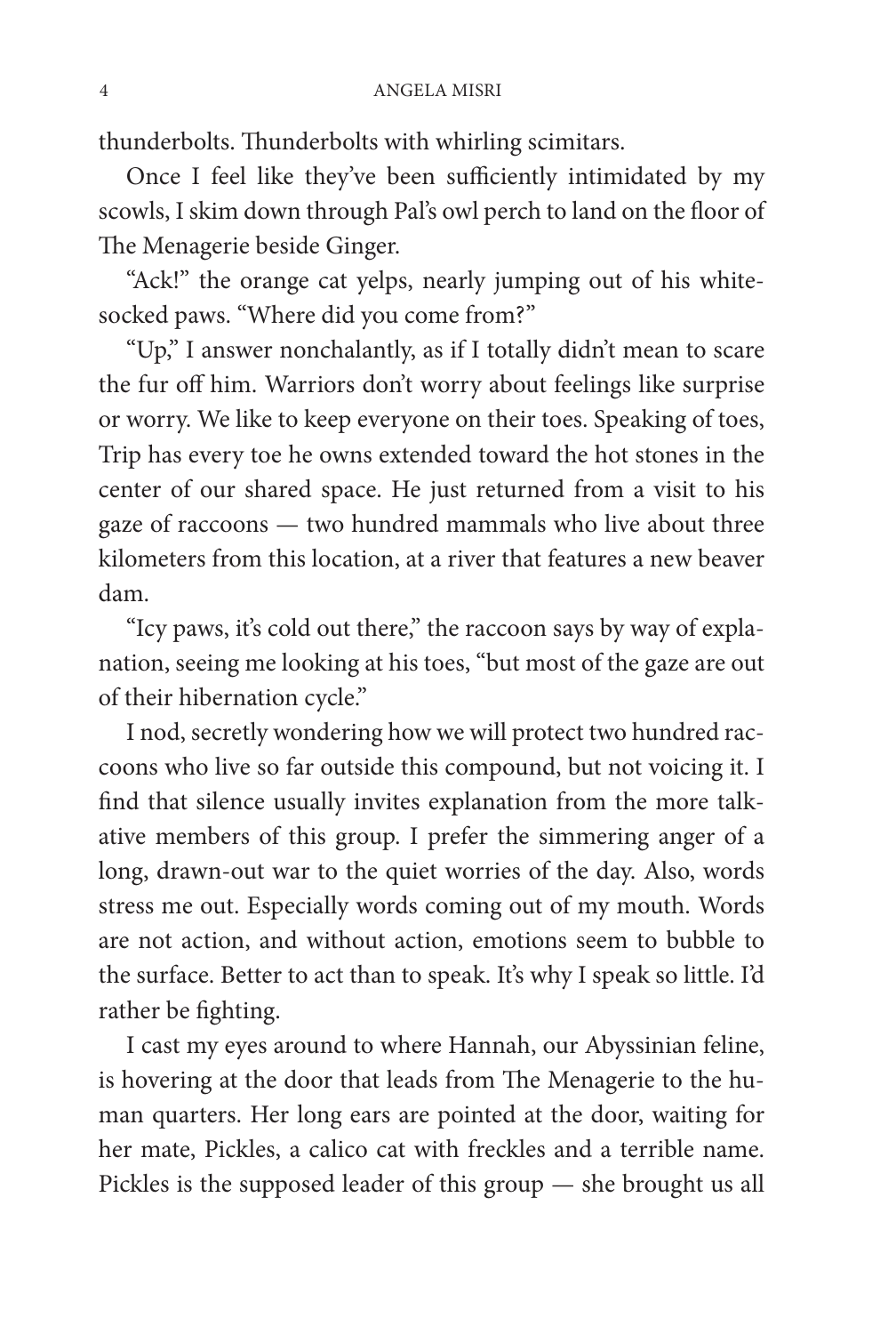together in the first days of this zombie apocalypse. She was my neighbor, living a few doors down from my pets' home, but I didn't know her until the humans began to turn into zombies. She and Wally were indoor cats, and I was an indoor hamster. Our missions were never meant to cross.

Then Pickles' pet, Connor, didn't come home, and Pickles set out on her quest to find the small human. She left before our block of houses caught fire. Before I was the hamster I am now, back when I had two canine partners named Ralph and Vance. They were Great Danes, dull and slow-witted, but loyal to me and to our human pets. Unlike me, they were outdoor animals, and they went outside every day. They'd return with stories and gossip from our neighborhood, which is how I knew Pickles and Wally and Ginger's names. Our pets would take me out of my cage to run around the house with the dogs or to sit in front of the laptop on their laps chewing on celery sticks while we all watched action movies. When those same human pets turned into zombies overnight, the dogs were the ones who destroyed my cage and released me. Ralph threw himself in front of the zombie pets when they lunged for me, and he died protecting me. Vance survived only a few days after that, poisoned by a bite from the zombie who had been our pet. It fell to me to set our house on fire in the hopes that they would make it to ValHamster, the mythic land of warrior souls where we would be reunited someday in all our glory.

I shake my head of those terrible memories, refocusing on Hannah and her vigil.

I admire Pickles and that she was brave enough to leave the safety of her home to find her pet. It's one of the reasons I followed her after the fire, and why I stay here with these mammals. She set out on a noble quest and pursued it regardless of the dangers in front of her, finding Connor and his mother here, at this compound of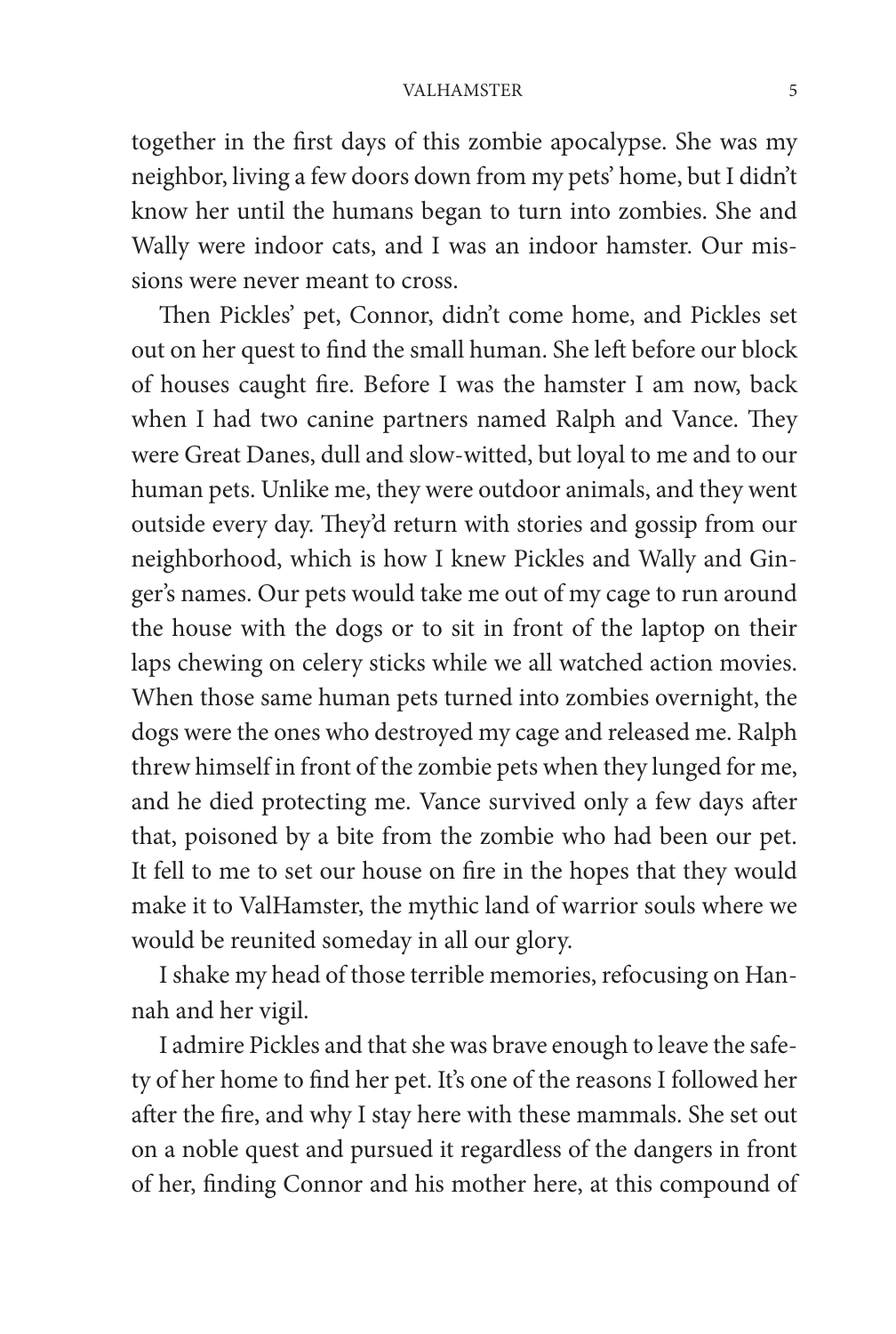#### 6 ANGELA MISRI

humans. As a warrior, I was duty bound to help her on her mission to find her pets, but that didn't mean I trusted the humans at this camp any more than I did my own. After all, any human could turn into a zombie at any moment. All it took was a bite.

"Hey, watch it!" exclaims Ginger, batting at the fur around Trip's ankles. Trip yells and falls backwards, using his striped tail to smother the sparks. Ginger shakes his head at his best friend, used to the raccoon's bumbling antics, and Diana sniffs at Trip's ankle. I can't believe this raccoon has lasted as long as he has. I don't think he would have without the support of these cats. Ginger is a shorthaired orange tabby who lived in the house next door to mine. He was an outdoor cat, so, unlike Pickles and Wally, I saw him often, prancing through the neighborhood stirring up trouble with his bombastic chatter. He was the one who convinced me of the importance of Pickles' quest and got me to leave the fiery remains of our houses, where I would have been content to be consumed along with Vance and Ralph.

"Thanks, Ginger," Trip says, panting a little at the exertion, staring at his slightly singed fur. Diana, whose canine nose is more sensitive, moves a little further away from the raccoon.

"Are we all here?" Pickles says as she walks into the room with Wally at her side. Wally is followed into The Menagerie by the troop of kittens who train under him, and they scamper about with their characteristic hissing and tumbling sounds. The band of kittens calls themselves the 4077th, and Wally spends far too much energy training them. They are not soldiers. They are just another bunch of mammals we could lose to the zombies.

"Over there, Sergeant Sonar," Wally says, pointing a small black cat at a corner of the room, "and keep the rest of the troop in line or it will be litter duty for a week for all of you."

"Yes, sir," Sonar says, giving a sharp salute and then leading the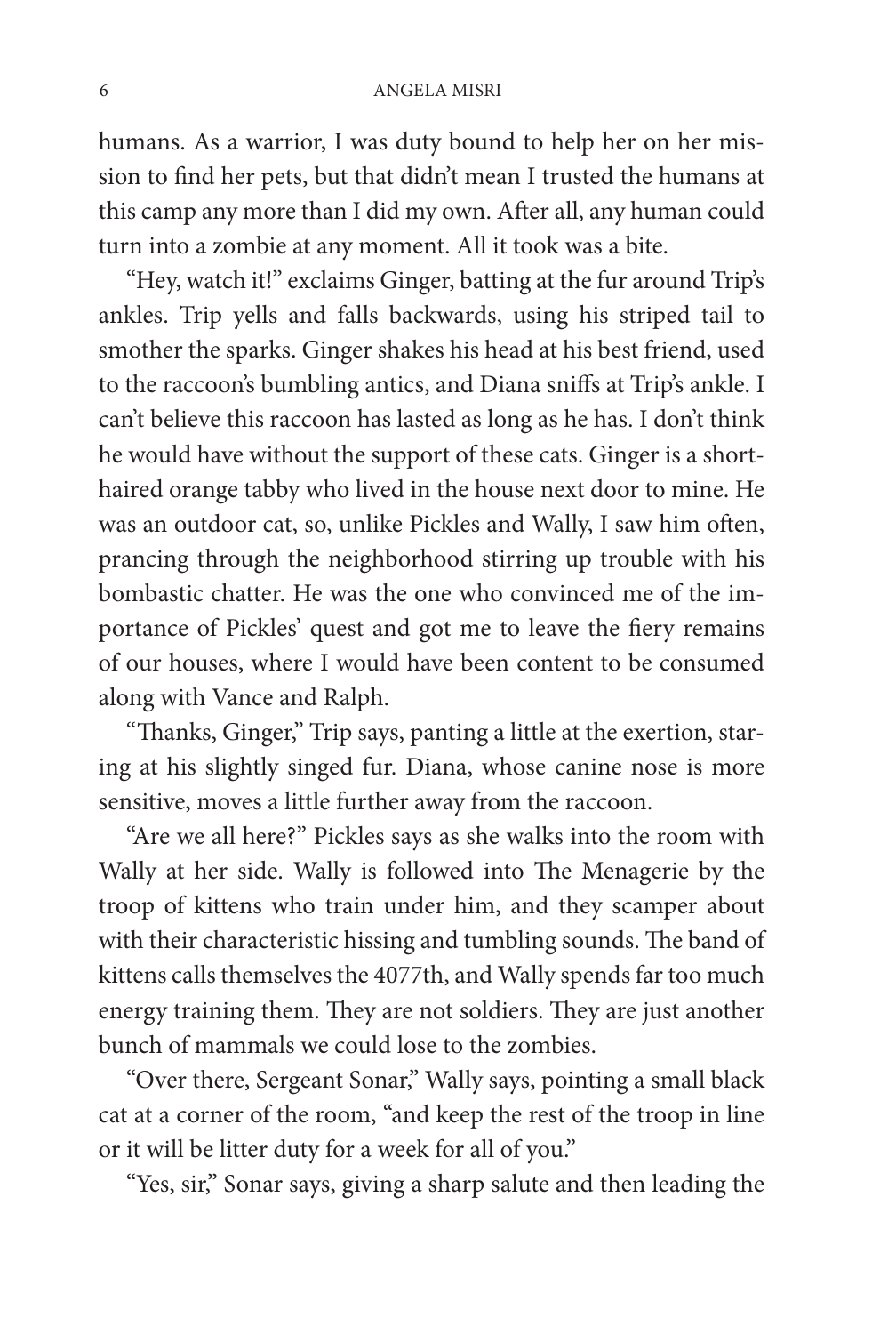rest of the kittens in the direction Wally pointed. Sonar waits until the rest of the kittens are seated before sitting herself, at attention with her back ramrod straight.

"I don't see Pallas," Wally says, coming all the way to the stone pit in the center of the room and sitting down to rub at the bronze star on his collar. The rest of these animals look to Pickles as their leader, but Wally is their strategic brain.

"Present!" Pallas the owl announces, flapping into the room from the window next to his perch. I instinctively get out of the way of my best friend because I know landings are not his forte. He does a slow loop of the stone pit and skims the rough wooden floor before hitting it and rolling into the corner where Pickles and Hannah sleep, disappearing behind the short curtains with a dull bang. This is actually one of his better landings because no one else got hurt.

"I'm fine," he calls, and then trundles out on his two legs. I give him a bit of a dusting off as he walks by me. "Sorry about the mess, Hannah, Pickles."

Hannah flicks her long tail at him in amusement, and they all find spots around the stone pit. I start my usual orbit of the perimeter at a slow jog, keeping an eye on all exits even as my ears are trained on the conversation. I'm not expected to talk if I'm on guard. And I am always on guard. We are, after all, in a camp surrounded by humans, who are surrounded by zombies. Constant vigilance is required.

"Thanks for coming together," Pickles says. "I have camp news I want to share, and I know Trip and Sonar have an update on the tree-to-tree highway out to the dam."

Trip nods, the furry black mask around his eyes crinkling in a way I know means that he's pleased. Sonar is too well trained to move while Wally is watching, but her black whiskers quiver in a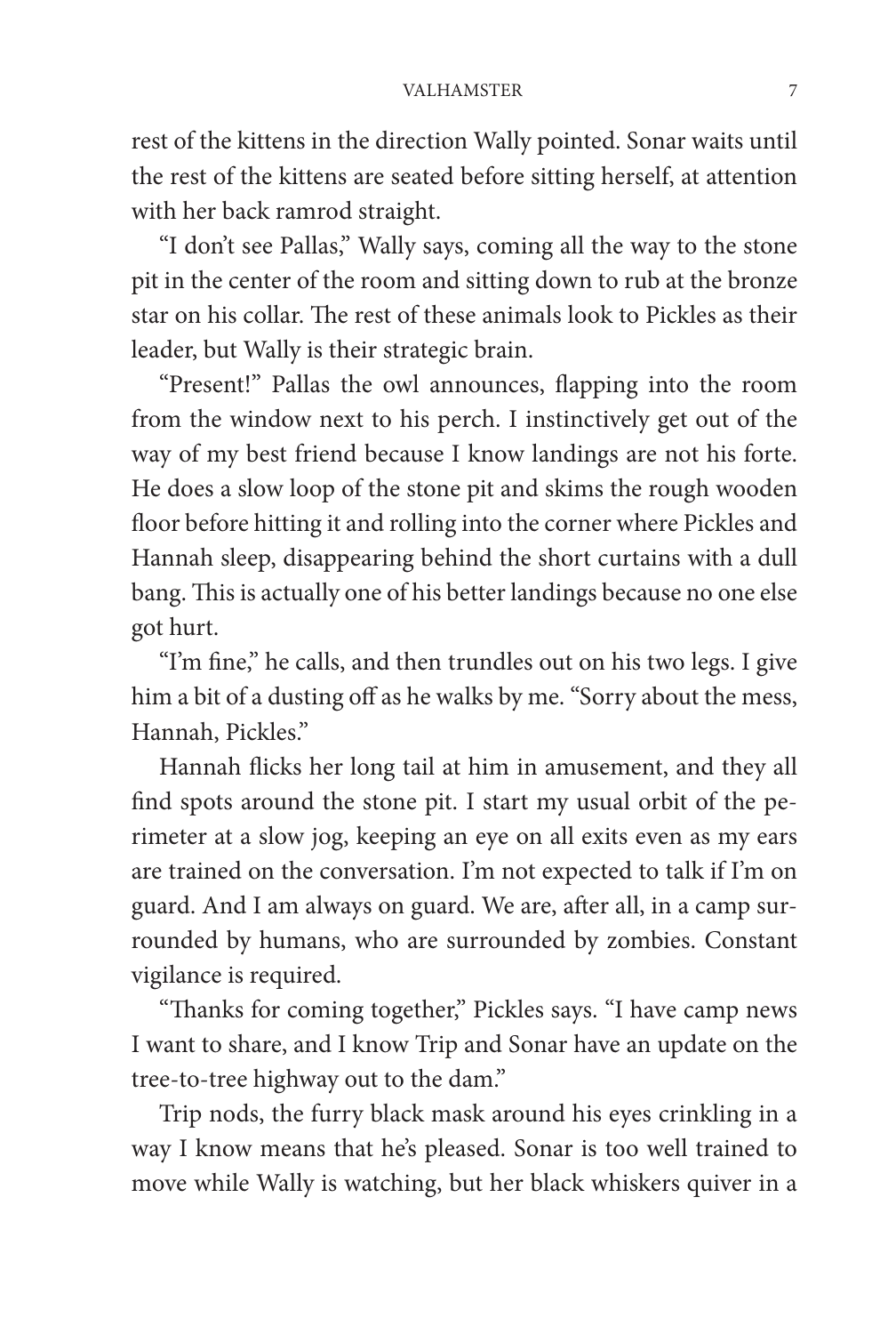way that tells me she has an impressive report to deliver.

"What's the news?" Ginger prompts Pickles.

"A new group of humans will be joining our pets," Pickles answers. "They've been traveling for some time, and they need help."

I slow down behind Pickles to ask, "Trust?"

Pickles nods as I leap over her orange, black, and white tail. "They're being thoroughly checked out, Emmy, by our humans, and Wally's taken a look at them too."

Wally speaks up then. "They're a ragtag bunch with not a lot of organization, but they come bearing lots of human weapons and medicines, which we need. Plus, they had to be tough to make it the distance they did through all that zombie territory. Came all the way across the provincial lines, or so they tell it."

"Any children?" Trip asks.

Pickles and Wally shake their heads. "Sounds like they lost more than half their group along the way. Only the strongest survived."

One of the 4077th kittens snorts, earning a glare from Sonar. It's a white kitten with a brown stripe between his eyebrows that makes him look like he's always angry. I throw a look at him as well for his disrespect. Meanwhile, Pal wraps his feathered wing around Trip, who looks downcast. It's not that Trip particularly loves baby humans, but some time ago he lost a friend and seems close to tears a lot. A weakness I don't allow in myself. I love no one enough to cry at their loss. You can't. Not in times like these.

"We can't take on any more pets anyway," Ginger says, looking around the group. "We've each got too many assignments as it is."

"They're actually spoken for," Pickles says, exchanging a glance with Wally before seeking out my eyes as I pass behind Trip. "They're traveling with a rabbit and a weasel."

I screech to a halt, my claws digging into Trip's tail.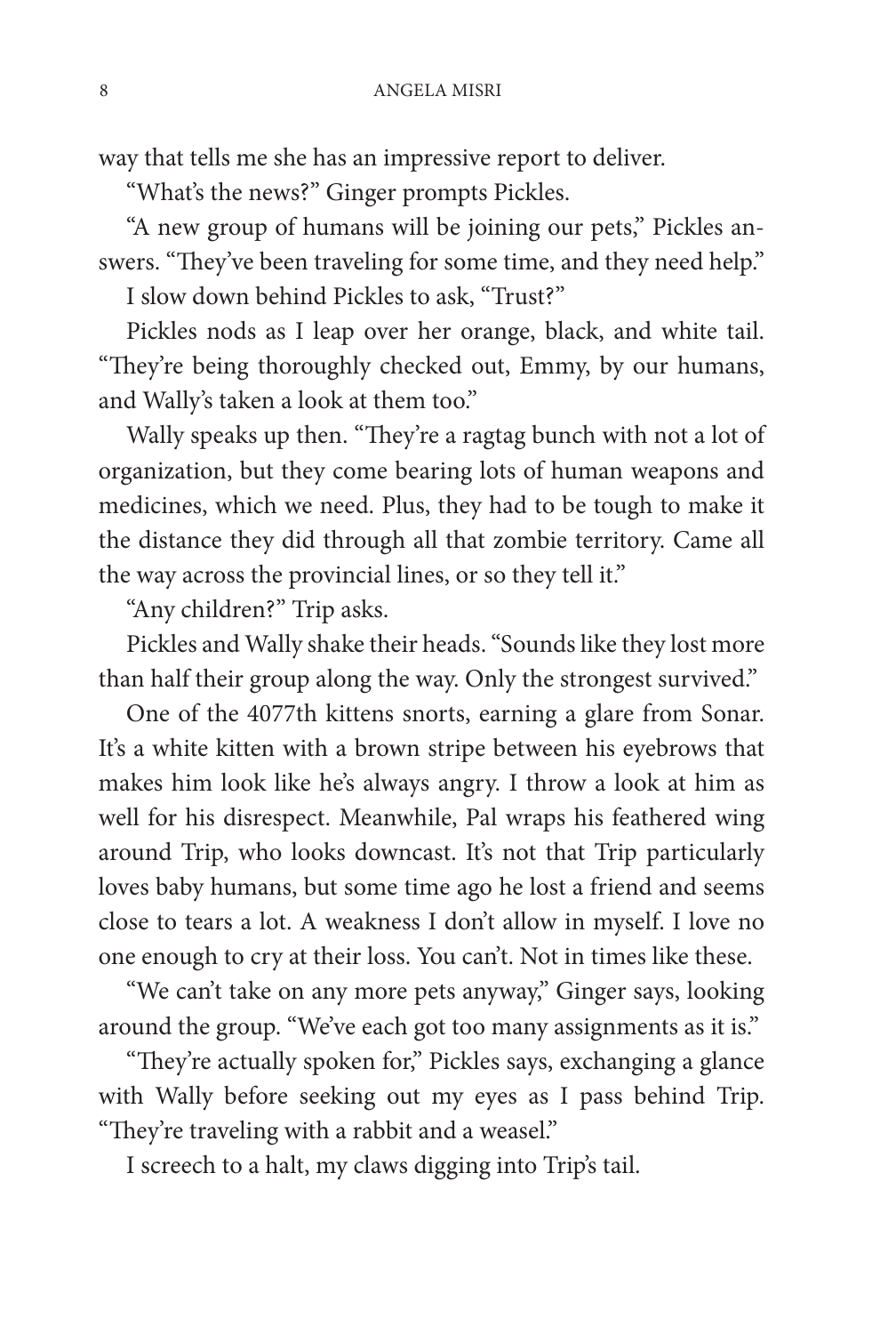"Ouch!" he squeals, leaping away from me.

"Weasel?" I spit out, incredulous. Weasels are the sworn enemies of hamsters. Horrid, smelly creatures of deceit and dishonor. Cats have a list of five things they hate the most: rats, water, wet dogs, number four, and cucumbers. Hamsters have one: weasels.

"Uh-oh," murmurs Pal.

"Listen …" Pickles starts to say.

"Weasel," I repeat, walking straight up to the calico cat and glaring up at her.

"Yes, a weasel," she answers, averting her eyes from mine, "but Wally says —"

"Weasels can't be trusted," I say, now directing my ire at the big grey cat.

"I've heard that stereotype before, but have you ever actually met a weasel?" Wally asks, his eyes on the kittens in the corner, trying to maintain order, no doubt, with his disapproving scowl. "I interrogated this one for over an hour, and not only do they seem loyal to their pet humans, but he and the rabbit have skills we could use. They seem to be a package deal."

I cross my arms over my chest, standing on my back paws.

"First of all, the bunny is tough," Wally says. "From her stories, she's killed more zombies than any other mammal I've run into."

If possible, I stiffen even more, and Pal immediately says, "Other than you, Emmy. No one is saying they are better at zombie killing, right, Wally?"

"Of course not," Wally says with a nod that is highly unconvincing and slightly condescending, "and by the Sabre, that weasel can shoot off a smell that would impress a skunk. Could come in handy. Not against the zombies, mind you ..."

"That was not a pleasant demonstration by all accounts," Diana says, shaking her head at me.